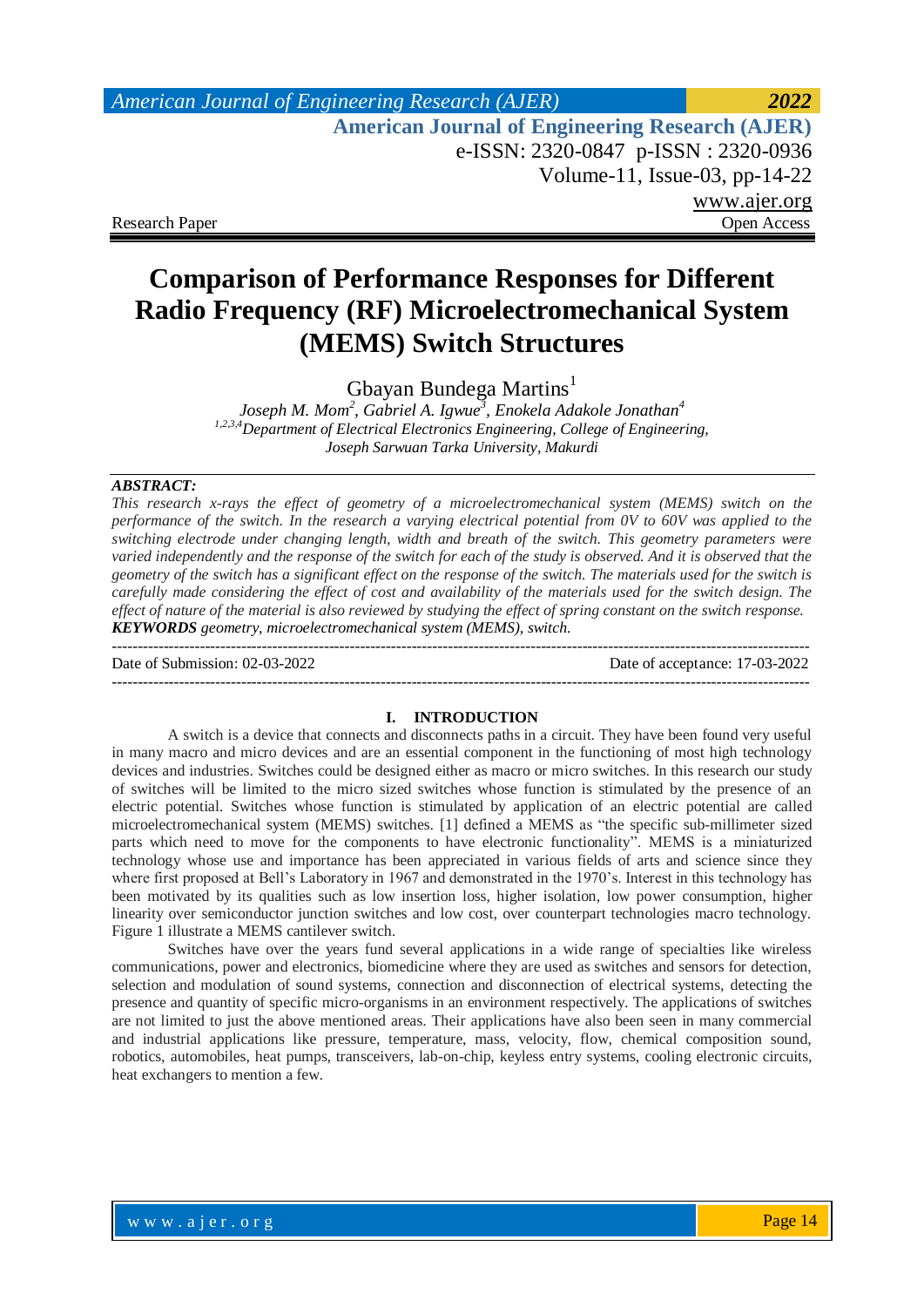

Figure 1: Switch circuit

#### **II. LITERATURE REVIEW**

<span id="page-1-0"></span>Admittedly, MEMS switch design have been reported in many literatures. The algorithmic path involved in their design and simulation has already been implemented in works like [1], where they designed and simulated RF MEMS switches. In [2] the author proposed a switch with improved pull in voltage and response time. Switches have been applied in the design of reconfigurable antennas in [3]. However, the parameters studied in this research have not been reported in any reviewed literature within our reach as at the time compiling this report, the closest work to it has been reported in literature reviewed in this section.

In [4] where the author studied the relationship between length and displacement for a piezoelectric vibration energy harvester with a similar structure as the switch design proposed in this work. Several notable contributions have been made to the development of electromagnetic switches over the years. Most of these works have dwelt on principles like capacitance principles [5] and has these principles have been extensively reviewed in [6]. Other principles on which MEMS switches can be built on are pneumatic (pressure) principles, thermal principles among several other principles or a combination of one or more principles as studied in [7] where the authors combined thermal principle and capacitance principle for a hybrid RF MEMS switch actuator. Switch design architecture has also been reported in several researches literature to have diverse structure designs for how the MEMS switch should be. Some designs of switches have support on both sides, in which case it is called a fixed-fixed switch and the amount of energy required for actuation is increased. This type of design is reported by Agrawal in [8].

In the design for example as shown in [9] has a cantilever beam anchored at the bottom and runs throughout the length of the switch made of polytetrafluoroethylene, a top electrode on which it is attracted by a bottom electrode made of a gold and a contact material also made of gold. This metal to metal contact in switches is typical in most switch designs. Even though this design may have economic implication because of the complexity involved in cutting component geometry, it has a merits which is the improved design that can be made on the switch. [10] studied the reliability of multicontact switching terminal on a single cantilever. [11] research optimized cantilever switches to optimize parameters like power, pull in voltage and response time of the switch. The work also state that dimensional parameters like length, width, thickness, resistance and contact area have a level of effect on the performance of the switch. But how these factors affect the performance was not explicitly stated in the literature and have not been seen in all the literatures reviewed.

Several researchers have designed their MEMS switch with hole patterns on the surface of the switch, the reasons for this design could be to reduce the stiffness which may exist in the material, to reduce the weight of the suspended beam of switch, thus avoiding challenges in control of the switch such as striction which may lead to the beam to collapse on its base or reduce the actuation voltage of the switch, hence reducing the weight and stresses in the switch. All these reasons are pragmatic lines of reasoning although none has been proven in any reviewed literature under my review during the course of this research. A certain merit to this type of design is however that it allow for easier micromachining which has been reviewed in [12].

The basic principles guiding the performance of all RF MEMS switch under our review lie in the dimensioning of the switch's width as reported in [13], where the author identified determination of dimension of transmission line and the signal line width as important parameters to determine the signal line width.

For simplicity, the formulas that are derived to support the theory behind the performance of the MEMS switch will be based on two dimension (2D) of the cantilever switch reported in [14-15]. However the behaviour of the switch largely depends on the inherent properties of the material it is made of, the circumstance under which it is actuated and the amount of energy required for actuating it. [2] improved on the structure of a MEMS switch to improve the performance and age of the device and also reduce the sequence of activities that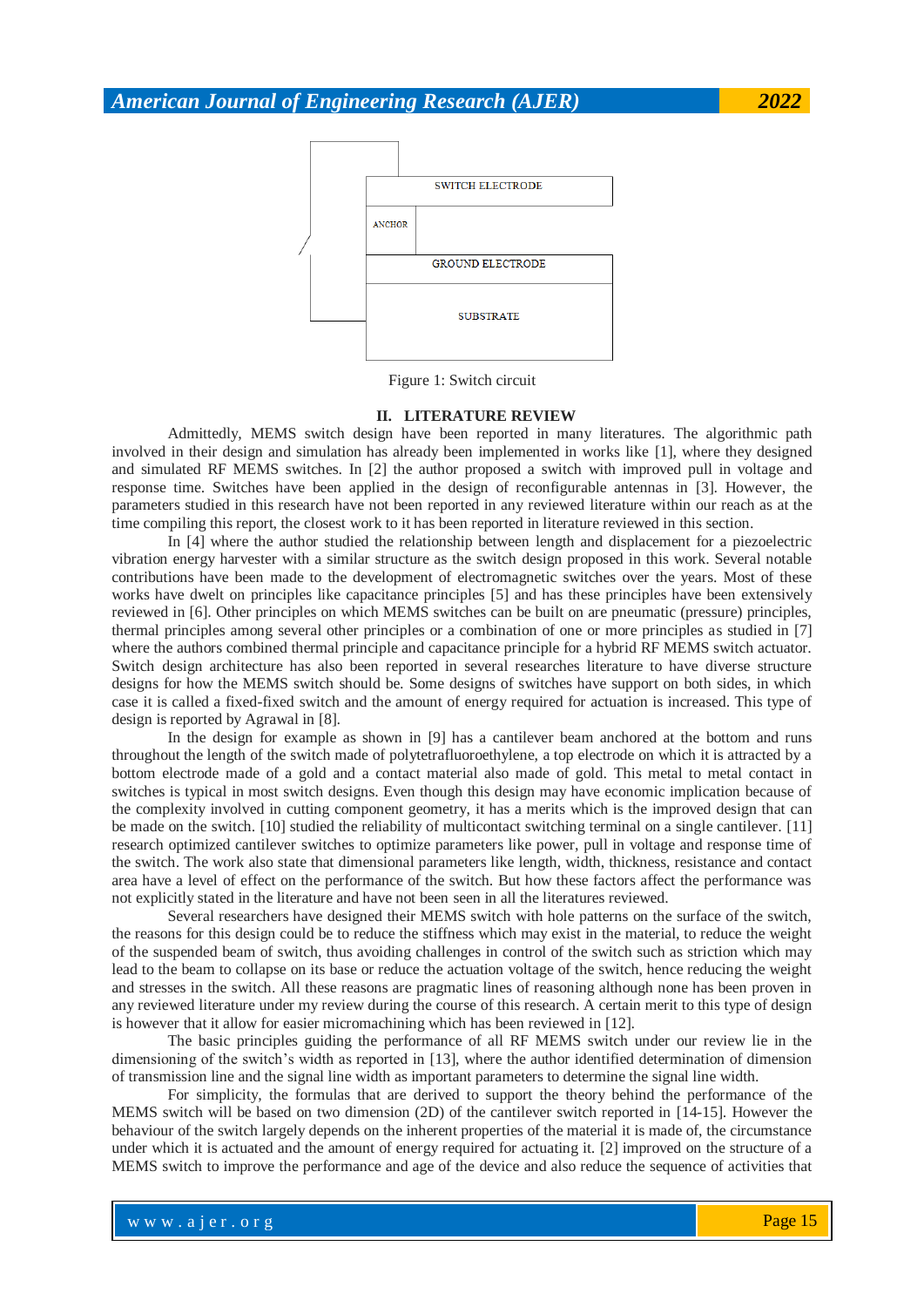are usually required for fabrication. [16] Compared MEMS cantilever sensor models and proposed a MEMS sensor methodology with improved performance of a cantilever.

Most available research have used silicon technology in the fabrication of this devices as has been reported in [2-3, 5, 17-18]. In this research work however, LTCC is proposed as a design method for our designed switch fabrication. A typical LTCC model consists of dielectric tape, connecting vias, external and internal conductors and passive components which are in-cooperated into the circuit as buried or surface components in two or three dimensions. MEMS switch have been fabricated using various printing techniques, for instance [19] used the printed circuit board (PCB) to develop a MEMS switch for microstrip array antenna.

#### *Conversion of electrostatic force to mechanical force*

Under normal conditions, a well designed switch will remain in a suspended state making clear separation from the ground electrode. When a positive electric potential is applied to the switch lead, it excites it and may cause it to deflect towards the ground electrode, attempting to collapse on it. There are several ways by which the switch can be exited as proposed in [20]. The relationship between the electrostatic potential and mechanical response of the switch is given in equation below.

$$
F_e = \frac{v^2}{2} \left( \frac{\varepsilon \varepsilon_0 A}{\left(g + \frac{t_d}{\varepsilon_r}\right)^2} \right) N
$$

The electrostatic force acting on the switch beam will cause the switch beam to deflect. This has several implications on capacitance  $Q = CV(Colum)$  that will be generated in the dielectric between the switch and the ground electrode and this effects have been studied in [5], [12], [21-23]. The energy stored between in the dielectric is given as the electrostatic energy stored between the electrode is derived in [14] as

$$
W = -\frac{1}{2}CV^2 = \frac{\varepsilon_0 AV^2}{2(d + \frac{t_d}{\varepsilon_r})} \text{ Joules}
$$

[6] identify actuation voltage, storing force, length of film and thickness of film as important factors that affect the performance of a capacitance. It is pragmatic to assume that this factors as well may affect the performance a switch given that they are essentially same structures performing functions specific to their application. In [24] the authors demonstrate the amount the effect of capacitance over increased length of suspended film. Another factor that could worth mentioning is the fringing fields that is generated given that it could be lost to the environment. Also the nature, of the surface between the beam and the material and environment in which the switch is operated can also greatly impact the performance of the switch. These factors will not be discussed in this thesis, however is worth noting as factors that affect the performance of the switch and when referenced would serve as useful materials in understanding the concepts or an RF MEMS switch.

#### **III. MATERIALS AND METHODS**

The switch design will be made using four three dimension simple structures, namely, triangle, rectangle, a trapezoid and an irregular rectangle shaped structures with same length and base width but different surface areas. The area is shown in [Table 1.](#page-3-0) The philosophy behind this choice is to remove complexity in the implementation. The structures are shown in Figure 2.

A 3D model of MEMS switches will be designed and simulated to study the response of the switch to different actuation voltages. Different geometries will be designed with the intention to find the geometry with the best response under the defined material and actuation conditions. The results will also be calculated on by normal calculation using few lines of code and observations will be made to know how much the simulation result vary from the calculated result.

This work intends to analyse the several factors that affect the performance of a RF MEMS switch. The work will study these performance characteristics by varying the dimension properties of several structures as well as their shape and their responses will be studies under several voltage levels. A simulation of these structures under the varied voltages will be performed.

A gap that exist in research is the effect of geometry of a MEMS device, as it has for long been neglected or not been studied. To this effect, this research is motivated to study the how different switch geometries will respond to changing respond to changes potential difference that will be applied to it. The study of MEMS switches has several significances on the performance of RF equipments. A good switch design could be used to regulate power supply into or out of the transmission equipment. They also serve to separate wanted signal from unwanted signals in the transmitter and receiver, hence serving as a filter.

#### *A. Contribution to knowledge*

i. Study the effect of geometry of a cantilever switch on its deflection performance. This will be done using four geometries each with fixed horizontal length along and width of the switch. The thickness of the switch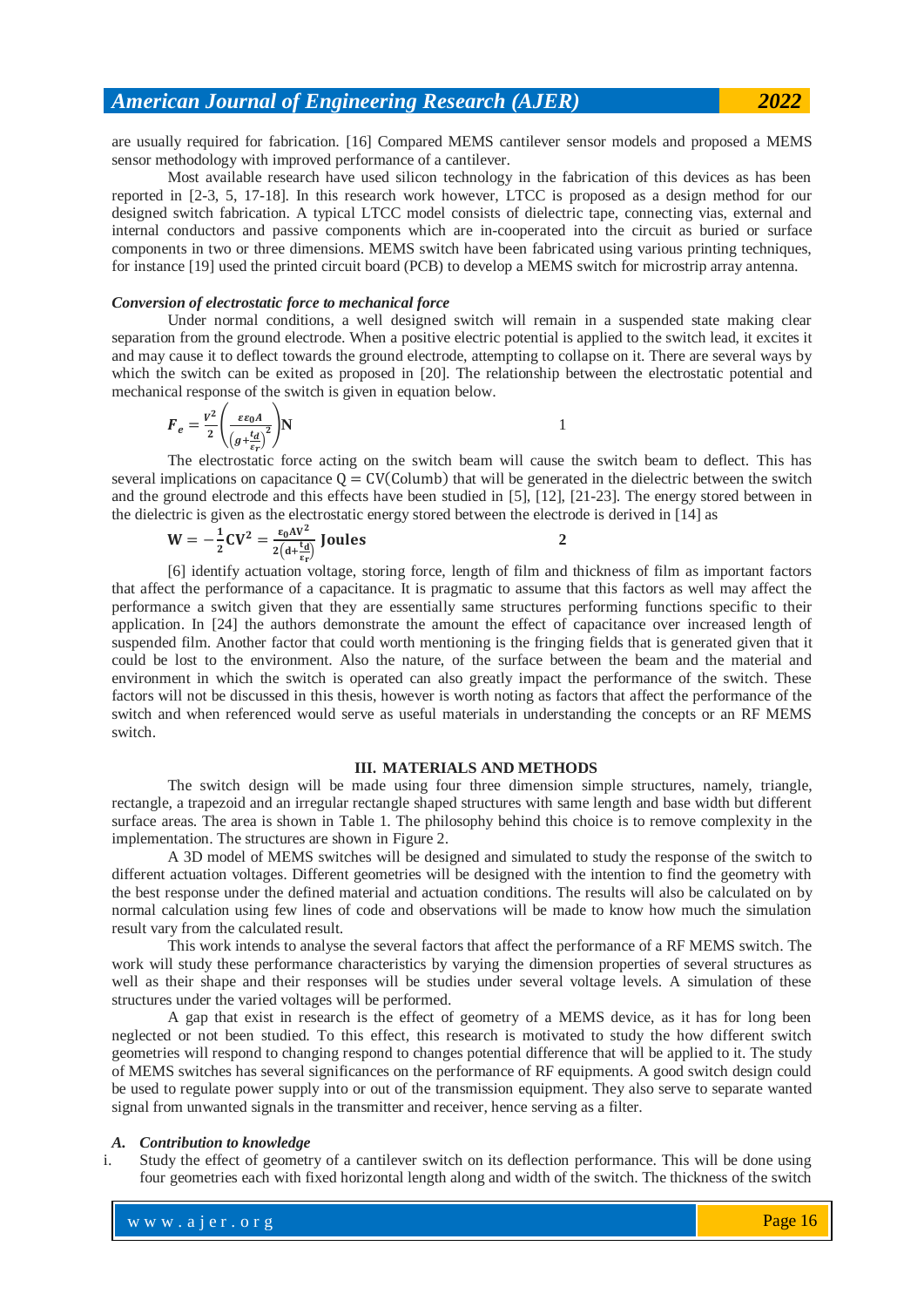will not be studied as it has a direct bearing on the spring constants equation, thus indicating a linear relationship.

ii. Study the relationship between the rates of actuation of a switch when a potential difference is applied to it.

#### **B. Choice of materials for the design**

The efficiency of a switch depends on the type of material that is used to manufacture it. This is because the parameters that determine its speed such as its stiffness and its durability are largely a factor of the elasticity among other factors that are inherent properties of the material the switch is made. To this end, it is essential to choose materials to be used as switches carefully to ensure optimum performance of the switch. It is essential that optimality in performance of the switch be compared with economic performance during the material selection process. In this research three materials are used for the switch design as explained below.

- i. Top electrode: This is the mobile part of the switch that serves to turn on and off the switch. It serves as top electrode in the switch device. The shape of this part of the switch could be of various shapes, and in this research work will be designed into various shapes to determine how the responses of the shapes when activated. The switch beam will be made of a metal electrode to allow for attraction of the beam with the bottom electrode.
- ii. Bottom electrode: The bottom electrode is an immobile part of the switch. It serve as a means of attraction with the mobile part by generating electromagnetic field between the electrode and generating capacitance with the material between the electrodes serving as a dielectric.
- iii. An anchor: The anchor is a nonmetallic material and serves to hold the top beam and the bottom beam to the switch substrate and also create a gap between the top beam and the bottom beam/ substrate. Thus allowing for monitoring of the top beam to move over a distance before making contact with the bottom electrode.
- iv. A substrate: The substrate serves as a base for the entire switch where the switch is expected to deflect towards.

The choice of these materials is based on performance prediction from the values as compared to other devices and also for economic reasons. All the switches also consist of a ground electrode with dimension  $200e-6 \times 300e-6 \times 50e-6$  and a substrate  $200e-6 \times 300e-6 \times 100e-6$  and an anchor  $50e - 6 \times 50e - 6 \times 150e - 6$ . (use equation editor)

<span id="page-3-0"></span>

| <b>Material</b> | <b>Rectangle</b> | <b>Triangle</b> | Trapezoid+<br>Rectangle | Irregular Rectangle |
|-----------------|------------------|-----------------|-------------------------|---------------------|
| Aluminium       | 3.9000e-08       | 2.8500e-08      | 5.5000e-08              | 5.4750e-08          |

Table 1: Area of the switching electrode

#### **C. Structure of design**

The switches where designed to be of varying geometry in three dimension (3D). The geometries are triangular prism, rectangular prism, trapezoidal prism and an irregular prism. The choice of a 3D structure is motivated by its simplicity and their potential for wide array of applications, true reflection of most practical devices and their simplicity in structure which can be found in most practical applications like those mentioned earlier.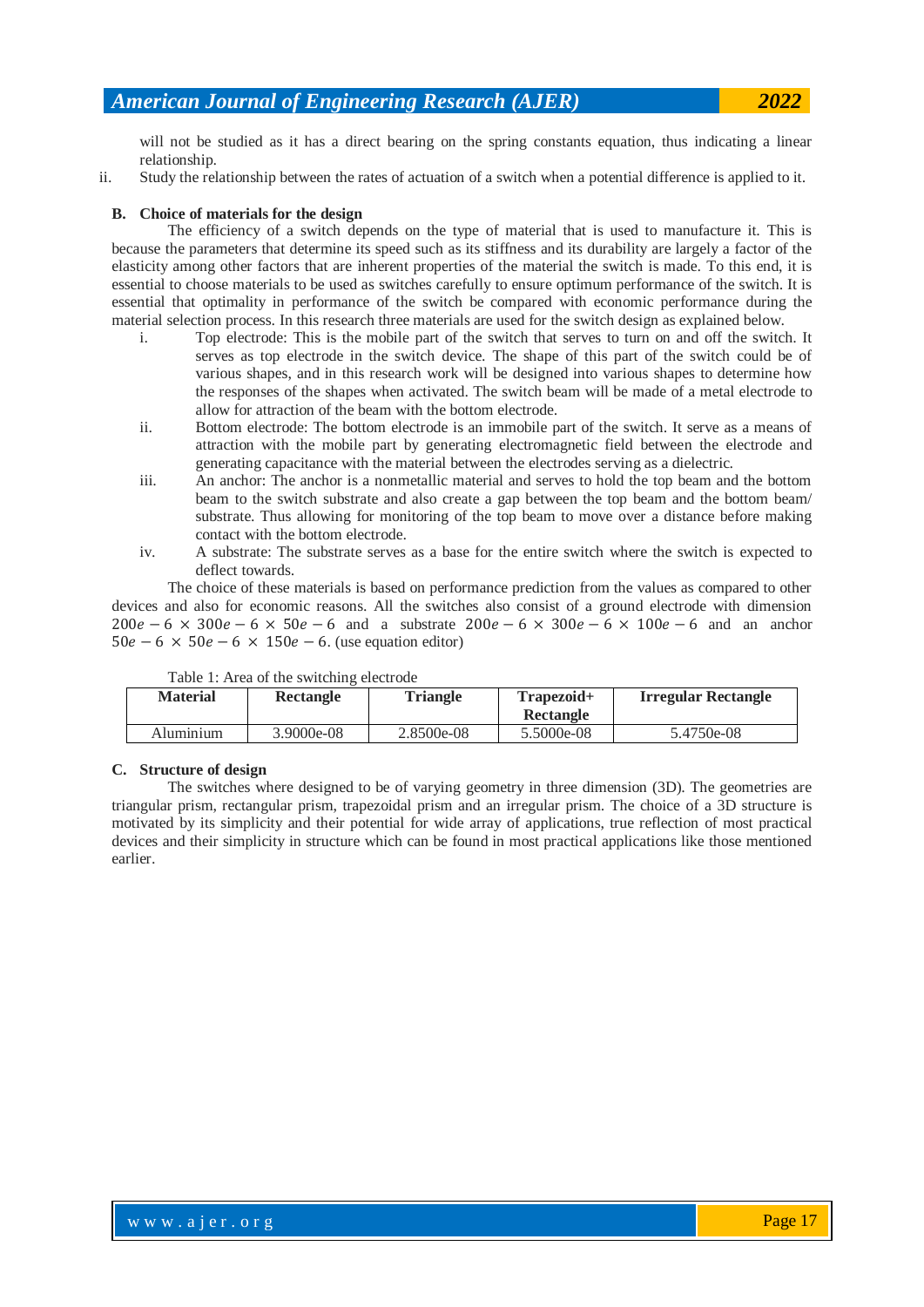

Figure 2: 2D diagram of switch structures under study

Five assumptions where made during the design, namely, that every region of the switch is smooth and is not under the effect of striction, that the equations assume the plane geometric area of the switch and does not pay attention to variation in cross sectional area of the geometry. This assumption has been used in works like [2] to calculate the performance of the switch., effects such as fringing fields and other environmental factors that may inhibit the performance of the switch were not considered., the applied potential difference is distributed on the switch evenly and finally, the study is done with same material and each material returning its inherent material property for the chosen geometry. It is essential to keep this parameters constant for all the structures for the following reasons

First, because varying them has economic consequences, a change in surface area of the material for the different structures may not result to fairness for the manufacturer. Another reason why this parameters should not be varied is because by varying them will produce variations that will not be captured by our proposed formulas in this research, finally this parameters have direct consequence on the performance of any device, for example a material with large thickness will have less deflection than those with less thickness, also a longer material will generally feel easier to bend as compared to those with shorter length, all of these can be proven by basic theories in mechanics. The parameters that will be varied will be the width of the structures. Finally the inherent material properties of a material cannot be altered else they are no longer the material.Figure 6 below represent the area and structural dimensions of the 3D structures.

|                |            |          | IV. RESULIS         |                                                |          |          |  |
|----------------|------------|----------|---------------------|------------------------------------------------|----------|----------|--|
|                |            |          |                     | Table 2: Displacement for a Rectangular Switch |          |          |  |
| <b>LENGTH</b>  |            |          | <b>DISPLACEMENT</b> |                                                |          |          |  |
| Voltage/Length | 10         | 20       | 30                  | 40                                             | 50       | 60       |  |
| 150            | $9.62E-11$ | 3.85E-10 | 8.66E-10            | 1.54E-09                                       | 2.40E-09 | 3.46E-09 |  |
| 300            | $1.91E-10$ | 7.65E-10 | 1.72E-09            | 3.06E-09                                       | 4.78E-09 | 6.89E-09 |  |
| 450            | $2.82E-10$ | 1.13E-09 | 2.54E-09            | 4.52E-09                                       | 7.06E-09 | 1.02E-08 |  |
| 600            | $6.25E-10$ | 2.50E-09 | 5.62E-09            | 1.00E-08                                       | 1.56E-08 | 2.25E-08 |  |
|                |            |          |                     |                                                |          |          |  |

**IV. RESULTS** 

**BREADTH**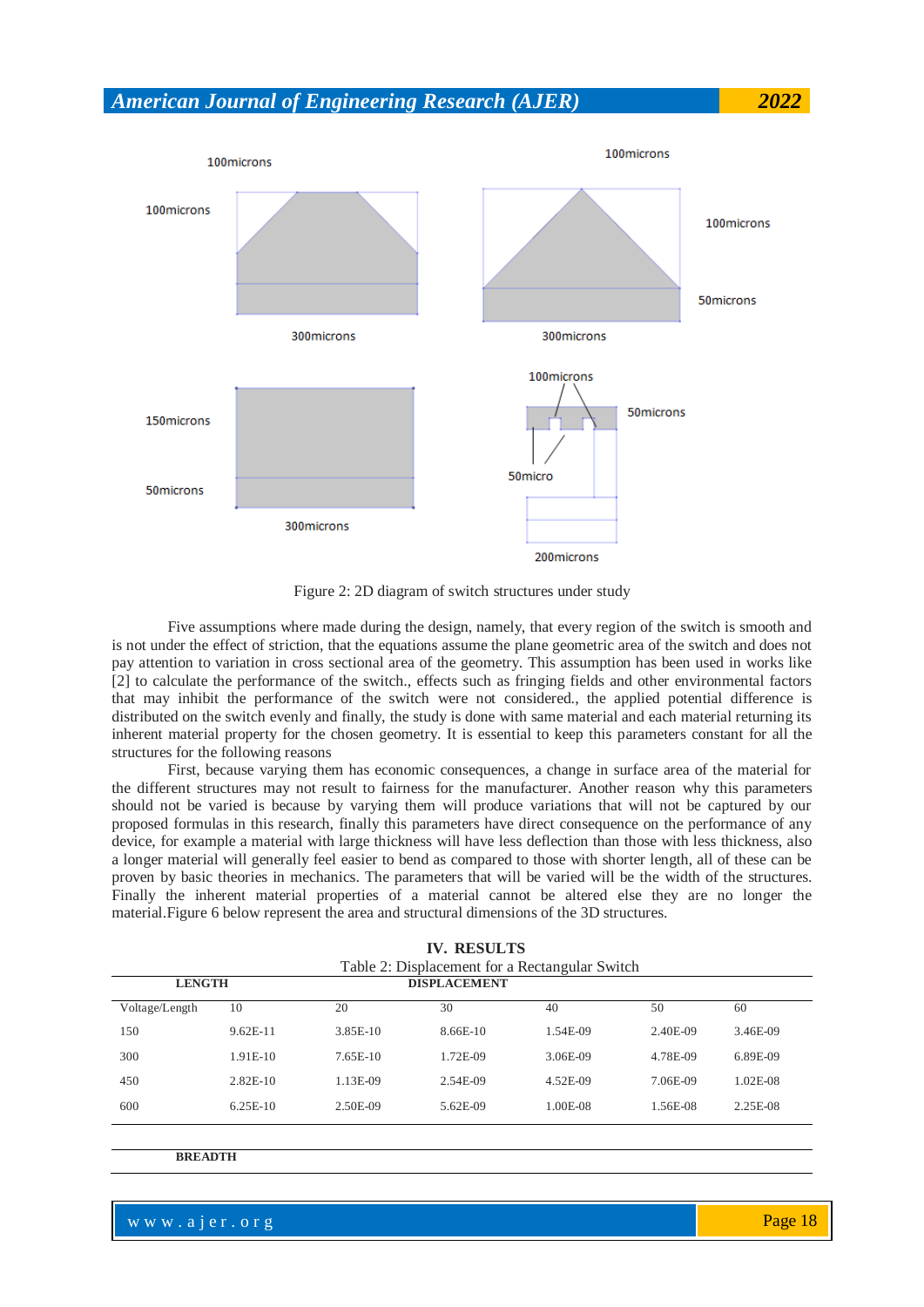| <b>American Journal of Engineering Research (AJER)</b> |            |          |            |            |          | 2022     |
|--------------------------------------------------------|------------|----------|------------|------------|----------|----------|
| Voltage/Thickness                                      | 10         | 20       | 30         | 40         | 50       | 60       |
| 50                                                     | $2.43E-10$ | 9.72E-10 | 2.19E-09   | 3.89E-09   | 6.07E-09 | 8.75E-09 |
| 100                                                    | 9.21E-11   | 3.68E-10 | 8.29E-10   | 1.47E-09   | 2.30E-09 | 3.31E-09 |
| 150                                                    | 4.88E-11   | 1.95E-10 | $4.39E-10$ | 7.80E-10   | 1.22E-09 | 1.76E-09 |
| 200                                                    | 3.14E-11   | 1.26E-10 | 2.83E-10   | $5.02E-10$ | 7.85E-10 | 1.13E-09 |
|                                                        |            |          |            |            |          |          |

| WIDTH             |            |            |          |          |          |          |
|-------------------|------------|------------|----------|----------|----------|----------|
| Voltage/Thickness | 10         | 20         | 30       | 40       | 50       | 60       |
| 150               | 2.37E-10   | $9.46E-10$ | 2.13E-09 | 3.79E-09 | 5.91E-09 | 8.52E-09 |
| 300               | $2.43E-10$ | $9.72E-10$ | 2.19E-09 | 3.89E-09 | 6.07E-09 | 8.75E-09 |
| 450               | 2.48E-10   | $9.90E-10$ | 2.23E-09 | 3.96E-09 | 6.19E-09 | 8.91E-09 |
| 600               | $2.45E-10$ | 9.81E-10   | 2.21E-09 | 3.92E-09 | 6.13E-09 | 8.83E-09 |



Figure 3: Comparison of changing length, breadth and width

| Table 3: Simulation result for applied electric potential versus corresponding displacement |  |  |  |  |
|---------------------------------------------------------------------------------------------|--|--|--|--|
|---------------------------------------------------------------------------------------------|--|--|--|--|

| <b>Voltage</b> | <b>Rectangular Prism</b> | <b>Triangular prism</b> | Trapezoid +<br><b>Rectangular Prism</b> | <b>Irregular Rectangle</b> |
|----------------|--------------------------|-------------------------|-----------------------------------------|----------------------------|
| $\overline{0}$ | $\theta$                 | $\Omega$                | $\theta$                                | $\theta$                   |
| 10             | 1.25E-10                 | 1.31E-10                | 1.23E-10                                | 1.10E-10                   |
| 20             | 5.01E-10                 | 5.24E-10                | 4.92E-10                                | 4.39E-10                   |
| 30             | 1.13E-09                 | 1.18E-09                | 1.11E-09                                | 9.89E-10                   |
| 40             | 2.00E-09                 | 2.10E-09                | 1.97E-09                                | 1.76E-09                   |
| 50             | 3.13E-09                 | 3.28E-09                | 3.07E-09                                | 2.75E-09                   |
| 60             | 4.51E-09                 | 4.72E-09                | 4.42E-09                                | 3.96E-09                   |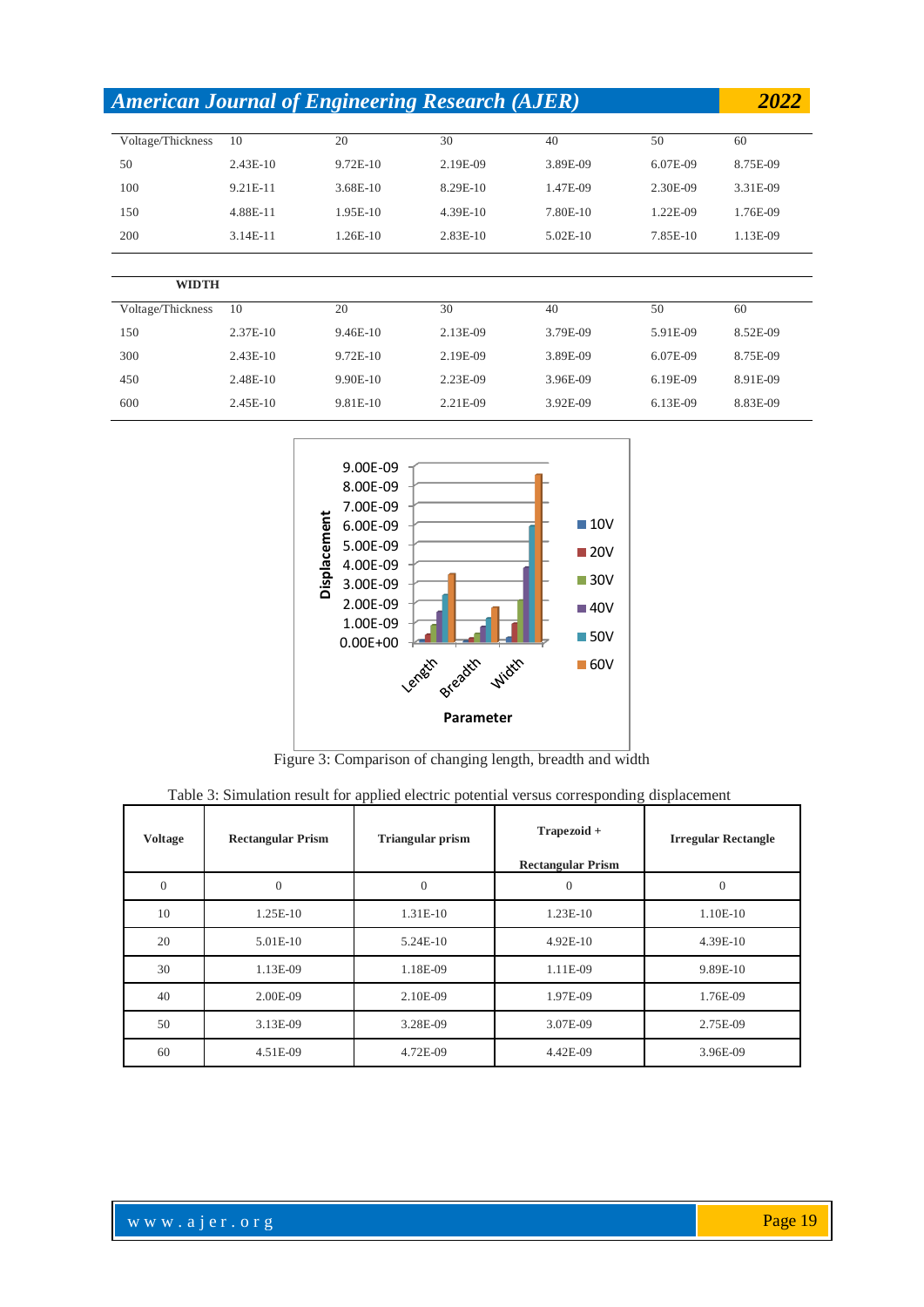

Figure 4: Comparison of different device response voltages for different geometries



Figure 5: Displacement of switch with Height 150microns, Width 50microns, and length 300microns

 $\mu$ m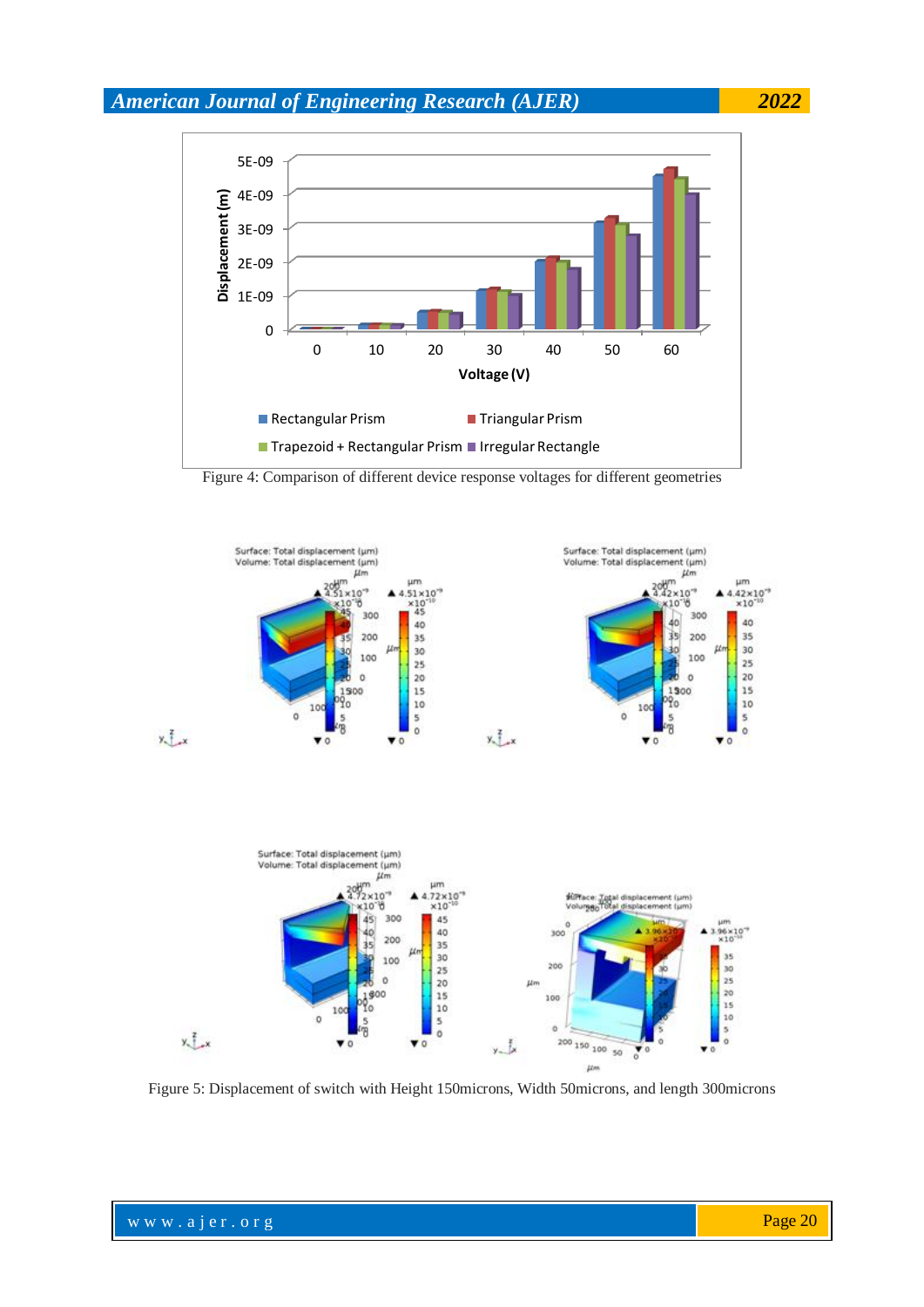

Figure 6: Simulation plot of displacement versus electric potential

The results for the sample geometry for changing width also show that beyond a given deflection, say  $1/3<sup>rd</sup>$  of its suspended height, the width of the switch is no longer increasingly proportional to the increasing response of the switch and this can be seen in a Matlab simulation in Figure 6.

#### **V. ANALYSIS OF RESULT**

In this report, the responses of the switches are simulated and the results are compared calculated values using formula. The simulated results have been considered to be more reliable as the simulator consider more realistic factors rather than approximated in most cases grossly formulas in the formula.

By analysing the effect of geometry, it will be noticed that the width of the switch has over 62% effect on the performance of switch as compared to length which has 25% and breadth which has 13%.

It is pragmatic to think that the performance of a rectangular switch should have higher response over any of the designed switches. However, several factors affect the performances of these devices, for instance fringing field that is lost during its actuation. Other factors like spring constant could also contribute a significant factor to the performance of these devices.

More also, it can be observe from the device response that the number of geometry edges affect the performance of device. It may be observed that the switch edges between the edge of the anchor to the tip of the switch is as stated below

| Tuble 1. Descriptive summary of the switch geometry |                 |                                   |  |  |  |
|-----------------------------------------------------|-----------------|-----------------------------------|--|--|--|
| Geometry                                            | Number of edges | Order of displacement             |  |  |  |
| Rectangle                                           |                 | $\sim$ nd                         |  |  |  |
| Triangle                                            |                 | 1 <sup>st</sup> (Most displaced)  |  |  |  |
| Trapezium                                           |                 | $\gamma$ rd                       |  |  |  |
| Irregular Rectangle                                 |                 | 4 <sup>th</sup> (Least displaced) |  |  |  |

Table  $4$ <sup>.</sup> Descriptive summary of the switch geometry

These responses can be explained by the behaviour of electric field, which explain that even though electric charges are evenly distributed in a metal conductor, their effects are felt most at the tip of the conductor. This can be seen as we observe that the displacement is inversely proportional to the number of edges as the switch with the host edge has higher effects disturbances along its distribution thus producing reducing the effect that should have been felt at the tip of the switch.